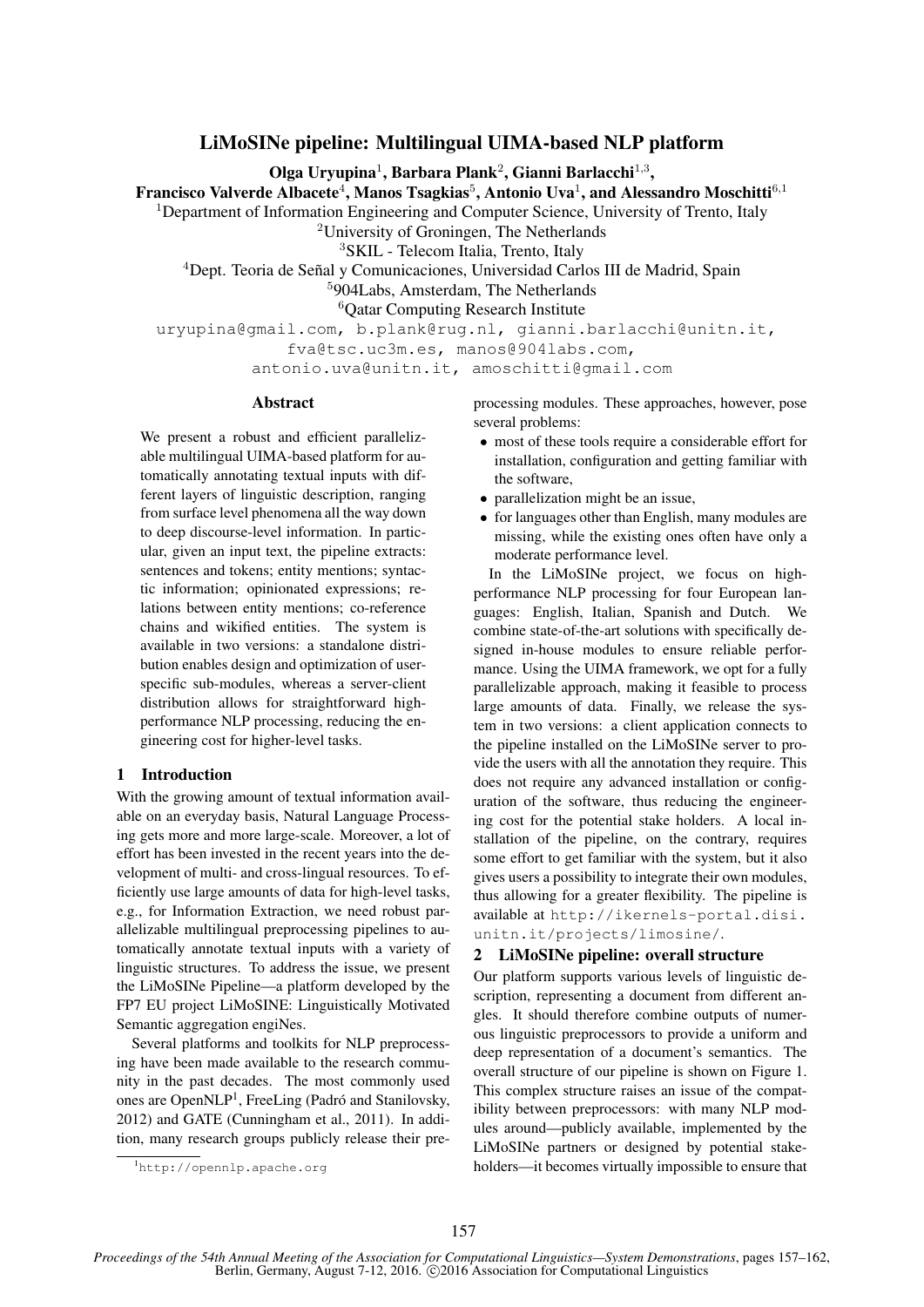

Figure 1: LiMoSINe pipeline architecture

any two modules have the same input/output format and thus can be run as a pipeline.

We have focused on creating a platform that allows for straightforward incorporation of various tools, coordinating their inputs and outputs in a uniform way. Our LiMoSINe Pipeline is based on Apache UIMA a framework for Unstructured Information Management.<sup>2</sup> UIMA has been successfully used for a number of NLP projects, e.g., for the IBM Watson system (Ferrucci et al., 2010).

One of the main features of UIMA is its modularity: the individual annotators only incrementally update the document representation ("CAS"), but do not interact with each other. This allows for a straightforward deployment of new components: to add a new module to a UIMA system, one only has to create a wrapper converting its input and output objects into CAS structures. Moreover, UIMA allows for full parallelization of the processing flow, which is especially crucial when we aim at annotating large amounts of data.

UIMA-based systems can be deployed both locally or remotely. To run a UIMA application on a local machine, the user should follow the instructions on the UIMA web site to download and install UIMA. The LiMoSINe Pipeline should then be downloaded and run. While this requires some engineering effort, such an approach would allow the user to implement and integrate their own modules into the existing pipeline, as well as to re-optimize (e.g., retraining a parser to cover a specific domain).

A client-server version of the pipeline has been installed on the LiMoSINe server. The client application can be downloaded from the pipeline website. The users do not need to install any UIMA-related software to use this service. While this approach does not provide the flexibility of a local installation, it allows the users to obtain state-of-the-art NLP annotations for their textual inputs at no engineering cost at all. This might provide a valuable support for projects focusing on higher-level tasks, for example, on Question Answering, especially for languages other than English, considerably reducing the effort required for implementing and integrating all the preprocessing components needed.

#### 3 Integrated modules

The LiMoSINe project has focused on four European languages: English, Italian, Spanish and Dutch. For all these languages, we have created a platform that provides robust parallelizable NLP processing up to the

<sup>2</sup>http://uima.apache.org/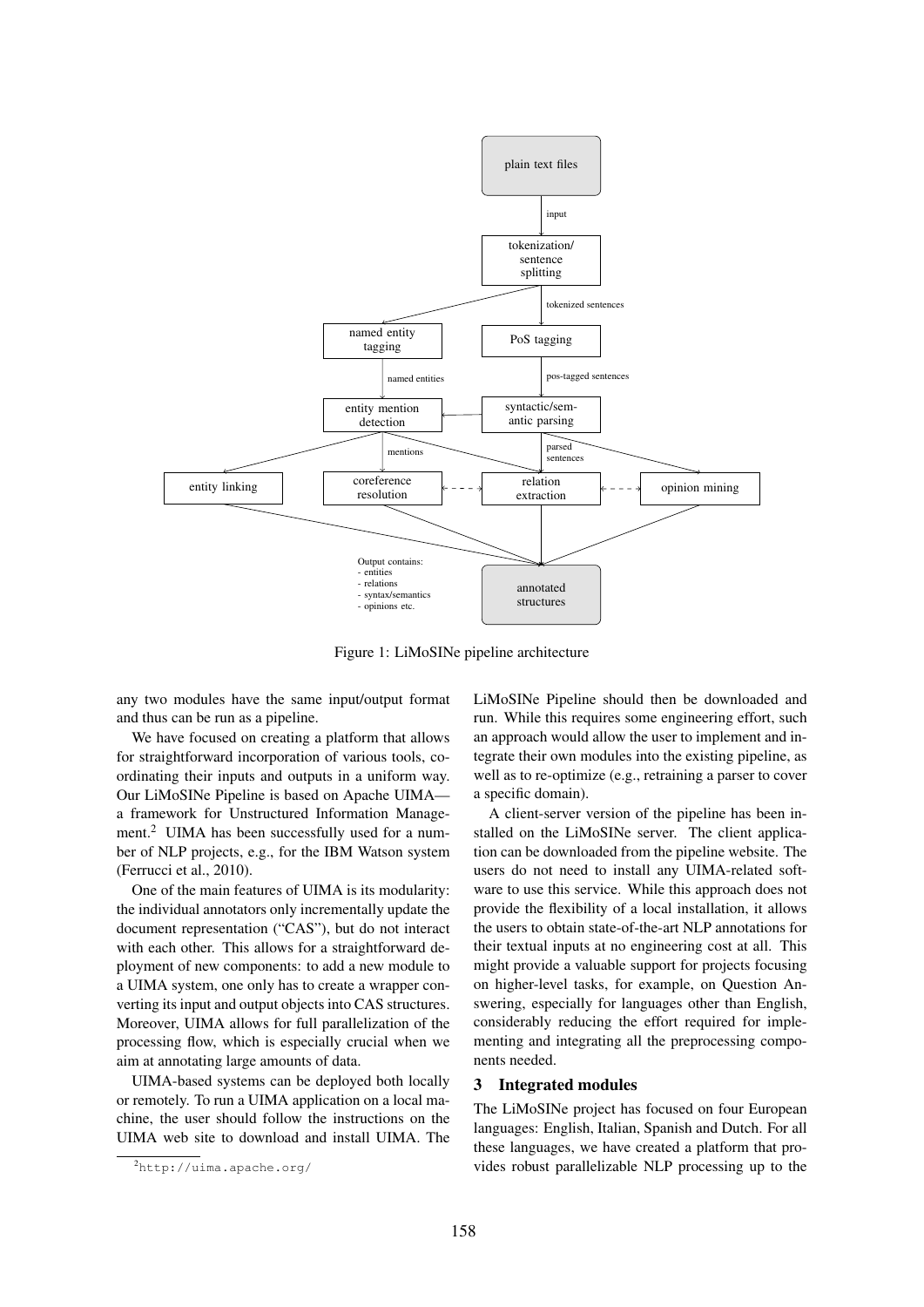syntactic parsing level. This already allows to create complex structural representations of sentences, to be used for higher-level tasks, such as Opinion Mining or Question Answering (cf. Section 4 below). In addition, where possible, we have integrated deeper semantic and discourse-level processing, such as relation extraction, coreference, opinion mining and entity linking. Table 1 provides an overview of all the currently supported modules.

The feasibility of our approach depends crucially on the performance of linguistic processors for a specific language and on the availability of the manually annotated data. Despite a growing interest in the multilingual processing in the NLP community, for a number of tasks no robust processors are available for languages other than English and for some others even a generic model cannot be retrained due to the lack of data. While we tried to rely as much as possible on the state-of-the-art technology, we had to implement or re-optimize a number of preprocessors.

### 3.1 English

Stanford tools. To provide basic preprocessing, required by our high-level components, we created UIMA wrappers for several Stanford NLP tools (Manning et al., 2014): the tokenizer, the parser and the named entity analyzer.

Entity Mention Detector. Both coreference resolver and relation extractor require information on *mentions*—textual units that correspond to real-world objects. Even though some studies focus on specific subtypes of mentions (for example, on pronominal coreference or on relations between named entities), we believe that a reliable pipeline should provide information on all the possible mentions.

An entity mention detector (EMD), covering a wide variety of mentions, has been developed at the University of Trento as a part of BART (see below). A more recent version has been proposed for the CoNLL-2011/2012 Shared Tasks (Uryupina et al., 2011; Uryupina et al., 2012). It is a rule-based system that combines the outputs of a parser and an NE-tagger to extract mention boundaries (both full and minimal nominal spans) and assign mention types (name, nominal or pronoun) and semantic classes (inferred from WordNet for common nouns, from NER labels for proper nouns). We are currently planning to integrate learning-based EMD (Uryupina and Moschitti, 2013) to cover additional languages, in particular, Arabic.

Opinion Mining. The opinion expression annotator is a system developed at the University of Trento by Johansson and Moschitti (2011). It extracts fine-grained opinion expressions together with their polarity. To extract opinion expressions, it uses a standard sequence

labeler for subjective expression markup similar to the approach by (Breck et al., 2007). The system has been developed on the MPQA corpus that contains news articles. It internally uses the syntactic/semantic LTH dependency parser of (Johansson and Nugues, 2008). The opinion mining tool thus requires CoNLL-2008 formatted data as input, as output by the parser, and as such needs pre-tokenized and tagged input.

Relation Extraction. The relation extractor (RE) is a tree-kernel based system developed at the University of Trento (Moschitti, 2006; Plank and Moschitti, 2013). Tree kernel-based methods have been shown to outperform feature-based RE approach (Nguyen et al., 2015). The system takes as input the entity mentions detected by the EMD module (which provides information on the entity types, i.e. PERSON, LOCATION, ORGA-NIZATION or ENTITY).

The first version of the relation extractor was trained on the ACE 2004 data. It provides the following binary relations as output: Physical, Personal/Social, Employment/Membership, PER/ORG Affiliation and GPE Affiliation.

An extended version of the Relation Extractor includes an additional model trained on the CoNLL 2004 data (Roth and Yih, 2004) following the setup of Giuliano et al. (2007). The model uses a composite kernel consisting of a constituency-based path-enclosed tree kernel and a linear feature vector encoding local and global contexts (Giuliano et al., 2007). The CoNLL 2004 model contains the following relations: LiveIn, LocatedIn, WorkFor, OrgBasedIn, Kill.

Both models exhibit state-of-the art performance. For the ACE 2004 data, experiments are reported in (Plank and Moschitti, 2013). For the CoNLL 2004 data, our model achieves results comparable to or advancing the state-of-the-art (Giuliano et al., 2007; Ghosh and Muresan, 2012).

Coreference Resolution. Our coreference resolution Analysis Engine is a wrapper around BART—a toolkit for Coreference Resolution developed at the University of Trento (Versley et al., 2008; Uryupina et al., 2012). It is a modular anaphora resolution system that supports state-of-the-art statistical approaches to the task and enables efficient feature engineering. BART implements several models of anaphora resolution (mentionpair and entity-mention; best-first vs. ranking), has interfaces to different machine learners (MaxEnt, SVM, decision trees) and provides a large set of linguistically motivated features, along with the possibility to design new ones.

Entity Linking. The Entity Linking Analysis Engine ("Semanticizer") makes use of the Entity Linking Web Service developed by the University of Amsterdam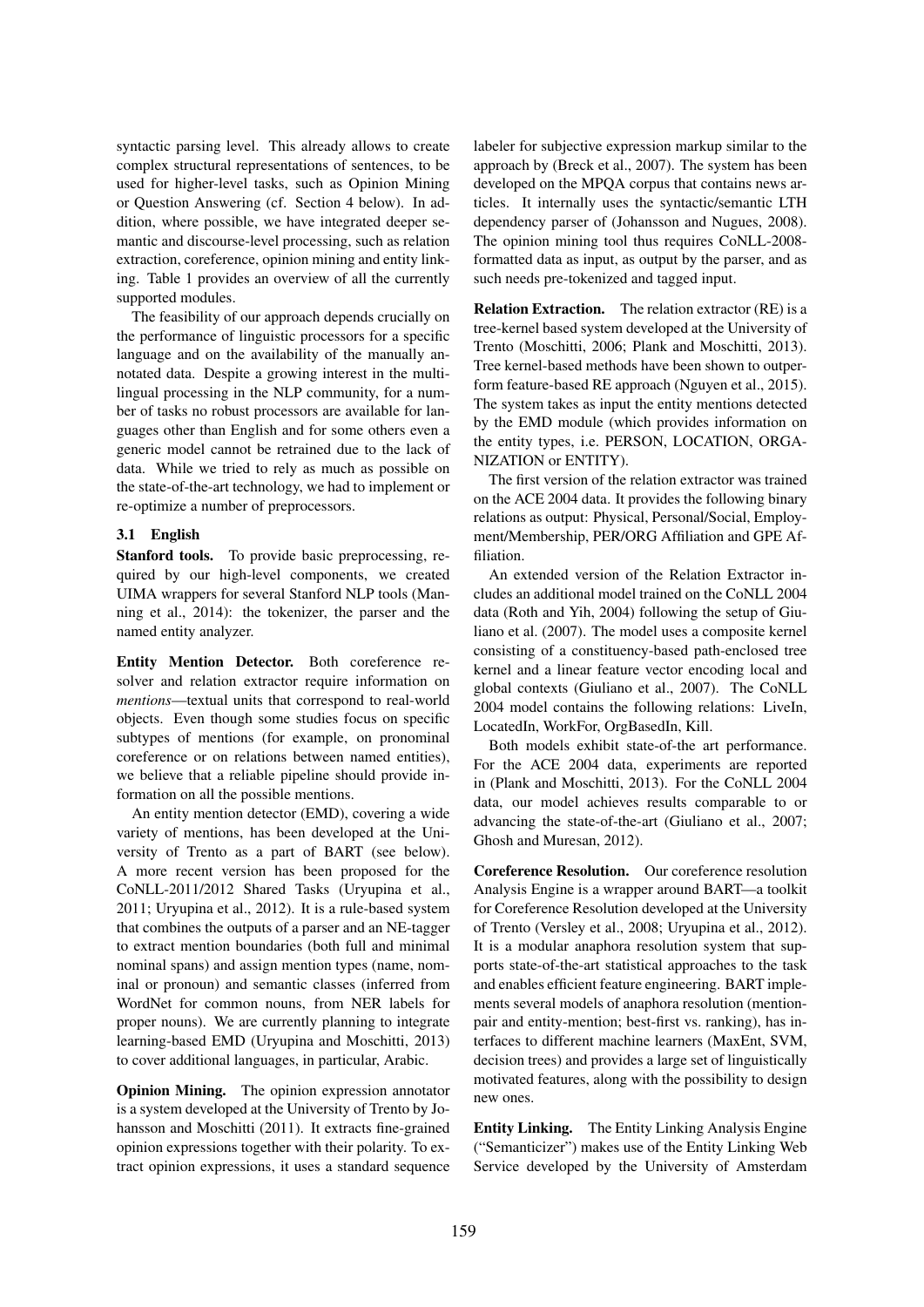| Annotator                       | English                    | Italian               | Spanish      | Dutch        |
|---------------------------------|----------------------------|-----------------------|--------------|--------------|
| tokenizer                       | Stanford                   | TextPro               | IXA          | xTas/Frog    |
| POS-tagger                      | Stanford                   | TextPro               | IXA          | xTas/Frog    |
| <b>NER</b>                      | Stanford                   | TextPro               | IXA          | xTas/Frog    |
| Parsing                         | Stanford, LTH              | FBK-Berkeley          | IXA          | xTas/Alpino  |
| <b>Entity Mention Detection</b> | <b>BART</b>                | <b>BART-Ita</b>       |              |              |
| <b>Opinion Mining</b>           | Johansson&Moschitti (2001) |                       |              |              |
| <b>Relation Extraction</b>      | <b>RE-UNITN</b>            | <b>RE-UNITN</b> unlex | -            |              |
| Coreference                     | <b>BART</b>                | Bart-Ita              |              |              |
| <b>Entity Linking</b>           | Semanticizer               | Semanticizer          | Semanticizer | Semanticizer |

Table 1: Supported modules for different languages

(Meij et al., 2012). The web service supports automatic linking of an input text to Wikipedia articles: the output of the web service API is a list of IDs of recognized articles, together with confidence scores as well as the part of the input text that was matched. This entity linking module can be considered as cross-lingual and cross-document co-reference resolution, since entity mentions in documents in different languages are disambiguated and linked to Wikipedia articles. Each annotation unit corresponds to a span in the document and is labeled with two attributes: the corresponding Wikipedia ID and the system's confidence.

#### 3.2 Italian

For Italian, we have been able to integrate languagespecific processors for tokenization, sentence splitting, named entity recognition, parsing, mention detection and coreference. For relation extraction, we have followed a domain adaptation approach, transferring an unlexicalized model learned on the English data. A detailed description of our annotators for Italian is provided below.

TextPro wrapper. To provide basic levels of linguistic processing, we rely on TextPro—a suite of Natural Language Processing tools for analysis of Italian (and English) texts (Pianta et al., 2008). The suite has been designed to integrate various NLP components developed by researchers at Fondazione Bruno Kessler (FBK). The TextPro suite has shown exceptional performance for several NLP tasks at multiple EvalIta competitions. Moreover, the toolkit is being constantly updated and developed further by FBK. We can therefore be sure that TextPro provides state-ofthe-art processing for Italian.

TextPro combines rule-based and statistical methods. It also allows for a straightforward integration of task-specific user-defined pre- and post-processing techniques. For example, one can customize TextPro to provide better segmentation for web data.

TextPro is not a part of the LiMoSINe pipeline, it can be obtained from FBK and installed on any platform in a straightforward way. No TextPro installation is needed for the client version of the semantic model.

Parsing. A model has been trained for Italian on the Torino Treebank data<sup>3</sup> using the Berkeley parser by the Fondazione Bruno Kessler. The treebank being relatively small, a better performance can be achieved by enforcing TextPro part-of-speech tags when training and running the parser. Both the Torino Treebank itself and the parsing model use specific tagsets that do not correspond to the Penn TreeBank tags of the English parser. To facilitate cross-lingual processing and enable unlexicalized cross-lingual modeling for deep semantic tasks, we have mapped these tagsets to each other.

Entity Mention Detection. We have adjusted our Entity Mention Detection analysis engine to cover the Italian data. Similarly to the English module, we use BART to heuristically extract mention boundaries from parse trees. However, due to the specifics of the Torino Treebank annotation guidelines, we had to change the extraction rules substantially.

Relation Extraction. Since no relation extraction datasets are available for Italian, we have opted for a domain adaptation solution, learning an unlexicalized model on the English RE data. This model aims at capturing structural patterns characteristic for specific relations through tree kernel-based SVMs. This solution requires some experiments on making English and Italian parse trees more uniform, for example, on translating the tagsets. We extract tree-based patterns for CoNLL-2004 relations (see above) from the unlexicalized variant of the English corpus and then run it on modified Italian parse trees. Clearly, this model cannot provide robust and accurate annotation. It can, however, be used as a benchmark for supervised RE in Italian. To improve the model's precision, we have restricted its coverage to named entities in contrast to all the nominal mentions used by the English RE models.

Coreference Resolution. A coreference model for BART has been trained on the Italian portion of the SemEval-2010 Task 1 dataset (Uryupina and Moschitti, 2014). Apart from retraining the model, we have incorporated some language-specific features to account,

<sup>3</sup>http://www.di.unito.it/˜tutreeb/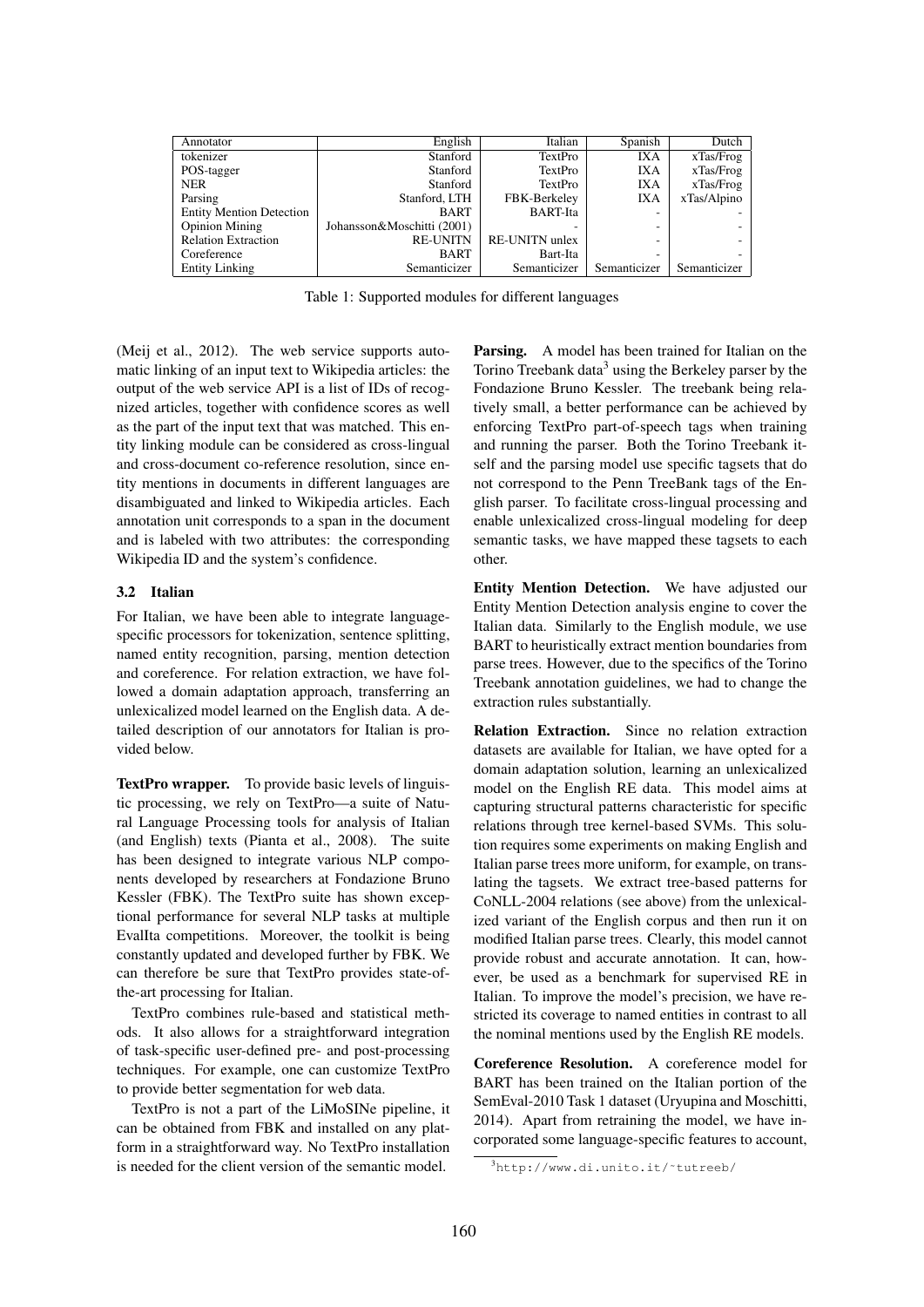for example, for abbreviation and aliasing patterns in Italian. The Italian version of BART, therefore, is a high-performance language-specific system. It has shown reliable performance at the recent shared tasks for Italian, in particular, at the SemEval-2010 Task 1 (Broscheit et al., 2010) and at the EvalIta 2009 (Biggio et al., 2009).

Both our English and Italian coreference modules are based on BART. Their configurations (parameter settings and features) have been optimized separately to enhance the performance level on a specific language. Since BART is a highly modular toolkit itself and its language-specific functionality can be controlled via a *Language Plugin*, no extra BART installation is required to run the Italian coreference resolver.

# 3.3 Spanish

We have tested two publicly available toolkits supporting language processing in Spanish: OpenNLP and IXA (Agerri et al., 2014). The latter has shown a better performance level and has therefore been integrated for the final release of the LiMoSINe pipeline.

For tokenization, we rely on the ixa-pipe-tok library (version 1.5.0) from the IXA pipes project. Since it uses FSA technology for the tokenization and a rule-based segmenter, it is fast (tokenizing around 250K words/s) and expected to be valid accross several dialects of Spanish (Agerri et al., 2014).

The POS tags are assigned by using the IXA model for Maximum Entropy POS tagging, and reported to provide 98.88% accuracy (Agerri et al., 2014). Lemmatization uses the morfologik-stemming toolkit, based on FSA for a lower memory footprint (up to 10% the size of a full-fledged dictionary).

Named entities (PERSON, LOCATION, ORGANI-ZATION and MISC) are annotated using the Maximum Entropy model of IXA trained on the CONLL 2002 dataset and tags.

Finally, the IXA pipeline provides a module for constituency parsing trained on the (Iberian) Spanish section of the AnCora corpus.

#### 3.4 Dutch

For Dutch, we have been able to integrate languagespecific processors for tokenization, sentence splitting, lemmatization, named entity recognition, dependency tree, and part-of-speech tagging.

To provide basic levels of linguistic processing, we rely on xTas—a text analysis suite for English and Dutch (de Rooij et al., 2012). The suite has been designed to integrate various NLP components developed by researchers at University of Amsterdam and is extendable to work with components from other parties. xTas is designed to leverage distributed environments for speeding up computationally demanding NLP tasks

and is available as a REST web service. xTas and instructions on how to install it and set it up can be found at http://xtas.net.

Most of the Dutch processors at xTas come from Frog, a third-party module. Frog, formerly known as Tadpole, is an integration of memory-based NLP modules developed for Dutch (van den Bosch et al., 2007). All NLP modules are based on Timbl, the Tilburg memory-based learning software package. Most modules were created in the 1990s at the ILK Research Group (Tilburg University, the Netherlands) and the CLiPS Research Centre (University of Antwerp, Belgium). Over the years they have been integrated into a single text processing tool. More recently, a dependency parser, a base phrase chunker, and a namedentity recognizer module were added.

For dependency parsing, xTas uses Alpino, a thirdparty module.<sup>4</sup> Annotation typically starts with parsing a sentence with the Alpino parser, a wide coverage parser of Dutch text. The number of parses that is generated is reduced through interactive lexical analysis and constituent marking. The selection of the best parse is done efficiently with the parse selection tool.

#### 4 Conclusion and Future/Ongoing work

In this paper, we have presented the LiMoSINe pipeline—a platform supporting state-of-the-art NLP technology for English, Italian, Spanish and Dutch. Based on UIMA, it allows for efficient parallel processing of large volumes of text. The pipeline is distributed in two versions: the client application is oriented to potential users that need high-performance standard tools at a zero engineering cost. The local version, on the contrary, requires some installation and configuration effort, but in return it offers a great flexibility in implementing and integrating user-specific modules.

Since the beginning of the LiMoSINe project, the platform has been used for providing robust preprocessing for a variety of high-level tasks. Thus, we have recently shown how structural representations, extracted with our pipeline, improve multilingual opinion mining on YouTube (Severyn et al., 2015) or crossword puzzle resolution (Barlacchi et al., 2014).

The pipeline has been adopted by other parties, most importantly by the joint QCRI and MIT project IYAS (Interactive sYstem for Answer Selection). IYAS focuses on Question Answering, showing that representations, based on linguistic preprocessing, significantly outperform more shallow methods (Tymoshenko and Moschitti, 2015; Tymoshenko et al., 2014).

As part of the LiMoSINe project, we have created the LiMoSINe Common Corpus: a large collection of documents downloaded from different web resources

<sup>4</sup>http://www.let.rug.nl/vannoord/alp/ Alpino/